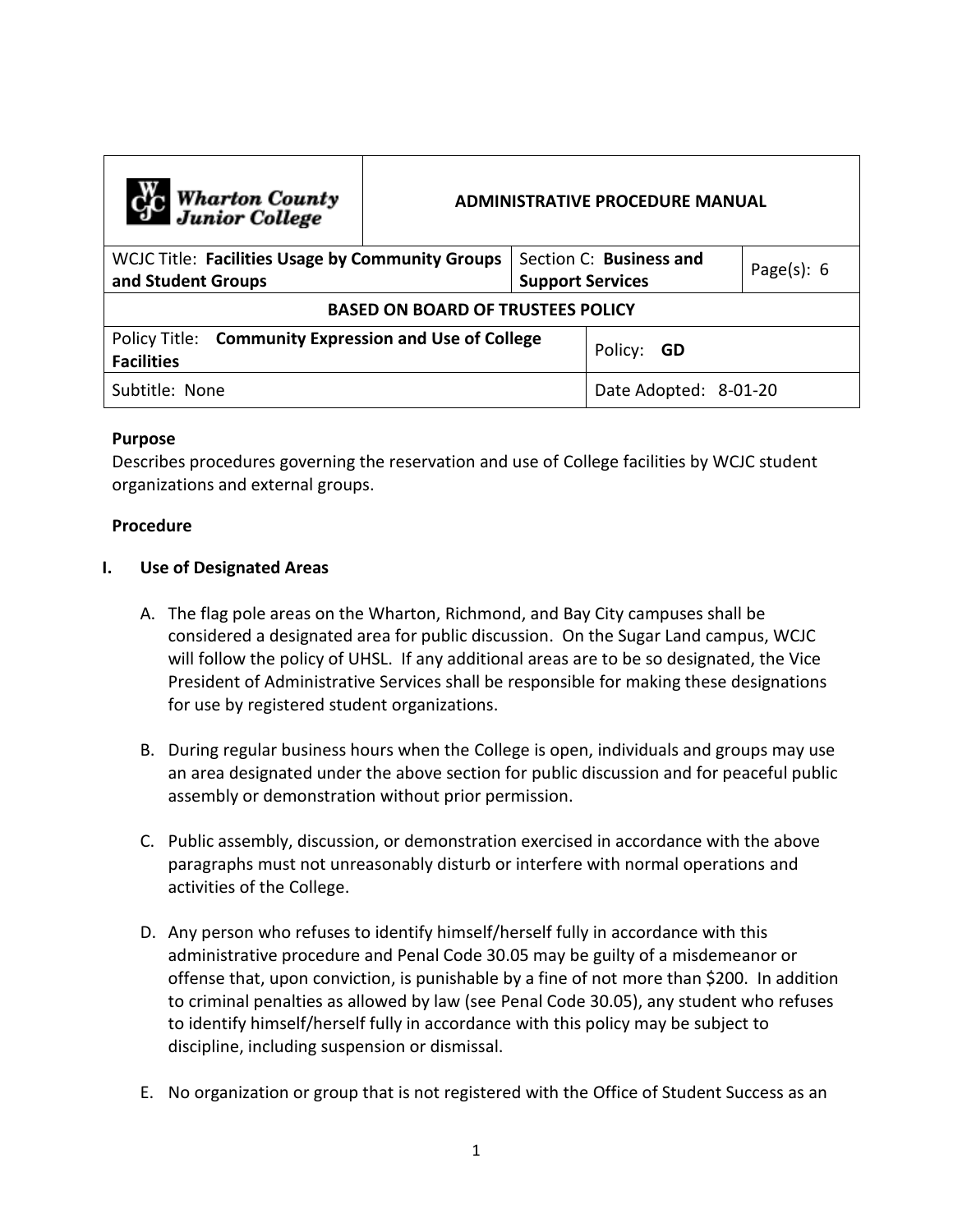officially recognized WCJC student organization shall use College facilities under procedures for student organizations.

F. No organization or group, whether registered or not, shall use College facilities if it has a delinquent debt to the College.

# **II. Requests by WCJC Students and Student Organizations**

- A. Requests to use College buildings, facilities, or grounds must be submitted to the Vice President of Administrative Services or designee on a Facilities Request Form at least 30 days in advance of the scheduled date of use, unless otherwise specified in this Administrative Procedure.
- B. The Vice President of Administrative Services or designee shall respond to each request in writing and shall include in the response any such conditions and any further agreements applicable to the request that are deemed to be in the best interest of the College. The Dean of Student Success (DSS) is responsible for assuring student organizations are provided with information relevant to the proposed use of the College facilities, including this Administrative Procedure.
- C. If the user proposes to charge any sort of registration, admission, tuition, or participant fees, the amount of such fees must be indicated on the Internal Facilities Request Form and must be approved in advance by the Vice President of Administrative Services or designee. The amount of any such fee should be consistent with the educational objectives of the College and with admission fees currently approved for student activities.
- D. Consideration of Requests: Students and Student Organizations
	- 1. The Vice President of Administrative Services or designee shall not approve a request if he or she has reasonable grounds to believe that:
		- a. The College facility requested is unavailable, inadequate, or inappropriate to accommodate the proposed use at the time requested.
		- b. The requestor is under a disciplinary penalty prohibiting the use of the facility.
		- c. The proposed use includes non-permissible solicitation.
		- d. The proposed use would constitute an immediate and actual danger to the peace or security of the College.
		- e. The requestor owes a monetary debt to the College and the debt is considered delinquent.
		- f. The proposed activity would disrupt or disturb the regular academic program or would result in damage to or defacement of property.
	- 2. If the Vice President of Administrative Services or designee denies a request under the above section, he or she shall provide a written statement of the grounds for refusal.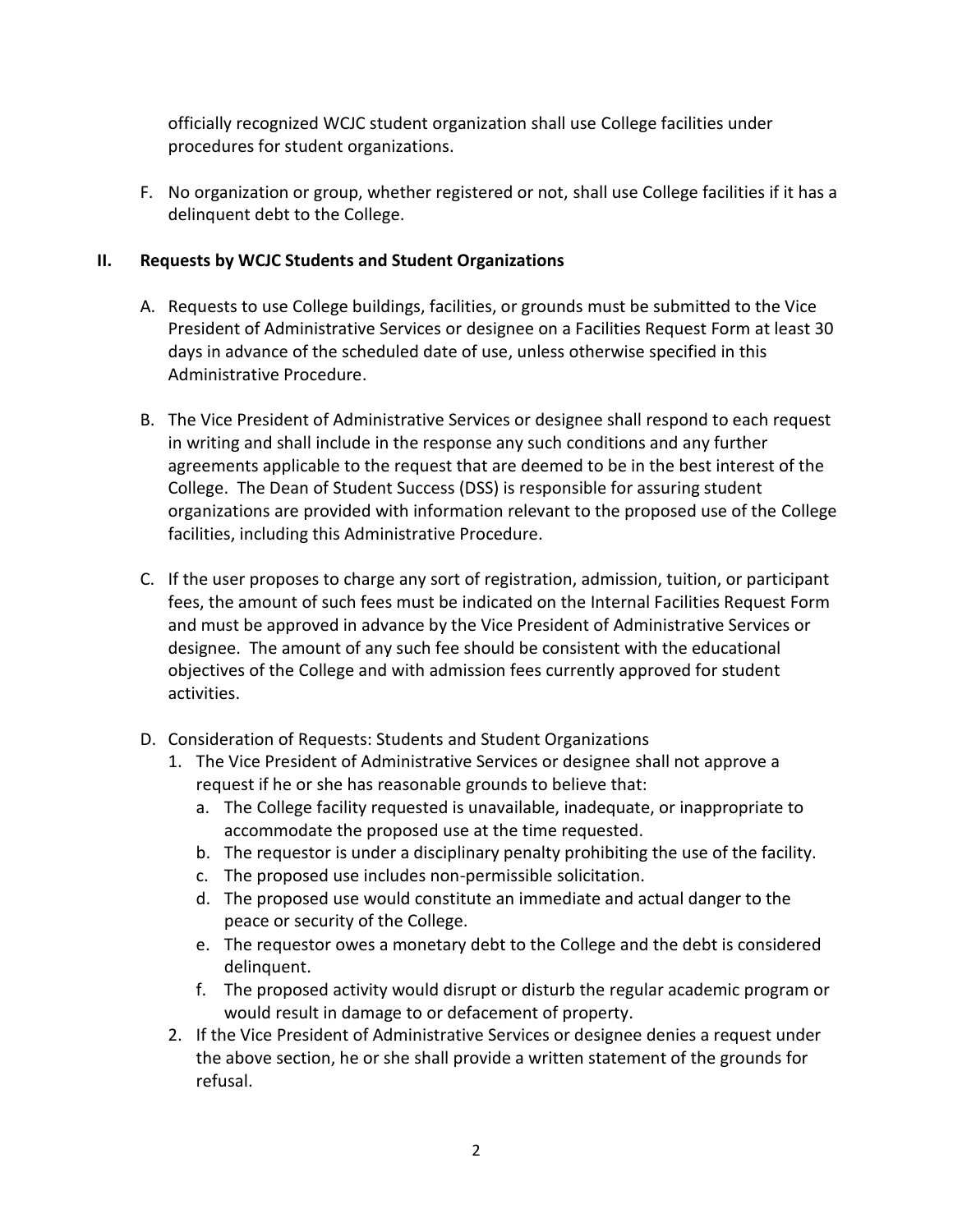E. Consideration of Requests: Instructional/Educational Activities

Facilities requests by student organizations to offer courses or programs or involving any educational or instructional service or activity are forwarded by the Vice President of Administrative Services or designee to the Vice President of Instruction to determine if the proposed activity would disrupt or disturb the regular academic program of the College. The Vice President of Instruction will provide a written response to the Vice President of Administrative Services or designee within five working days.

- F. Special Provisions Pertaining to Student Organizations
	- 1. Student organizations operating dances and athletic events, when such events include persons from outside the College, are required to provide at least two commissioned police officers for security purposes, at the organization's expense. Other events operated by student organizations usually do not require such security coverage unless the Vice President of Administrative Services determines the nature of the function indicates otherwise.
	- 2. If the participants at an event operated by a student organization are exclusively WCJC students, that event is treated under the provisions that apply to internal Collegesponsored events in this policy (including the use of the Internal Facilities Request Form).
	- 3. Facilities used by College organizations are not charged usage fees, except for item F.1. above.
	- 4. Use or possession of alcoholic beverages is prohibited.
	- 5. If any College administrative procedures are violated, the offending group forfeits the right to future use of College facilities for the remainder of the academic year or for the period of time specified by the Vice President of Administrative Services.

# G. Horton Foote Theater

- 1. Scheduling
	- a. Fine Arts (including theater, music, stage movement, art) activities have scheduling priority in the Horton Foote Theater (the "Theater").
	- b. All scheduling of the theater for non-Fine Arts activities is accommodated on a firstcome, first-served basis.
	- c. Requests for use of the Theater for any activity, including rehearsals and classroom activities, must be made in writing to the Building Supervisor of the Duson-Hansen Fine Arts Building using the Internal Facilities Request Form at least two weeks in advance of the event.
	- d. Upon approval of the Building Supervisor, the Internal Facilities Request Form, is forwarded to the Vice President of Administrative Services.
- 2. Personnel and Equipment
	- a. All activity in the Theater requires the use of a custodian and Theater technicians.
	- b. Theater technical services must be contracted and paid for by the user group. Technical services must be provided by an individual or individuals approved by the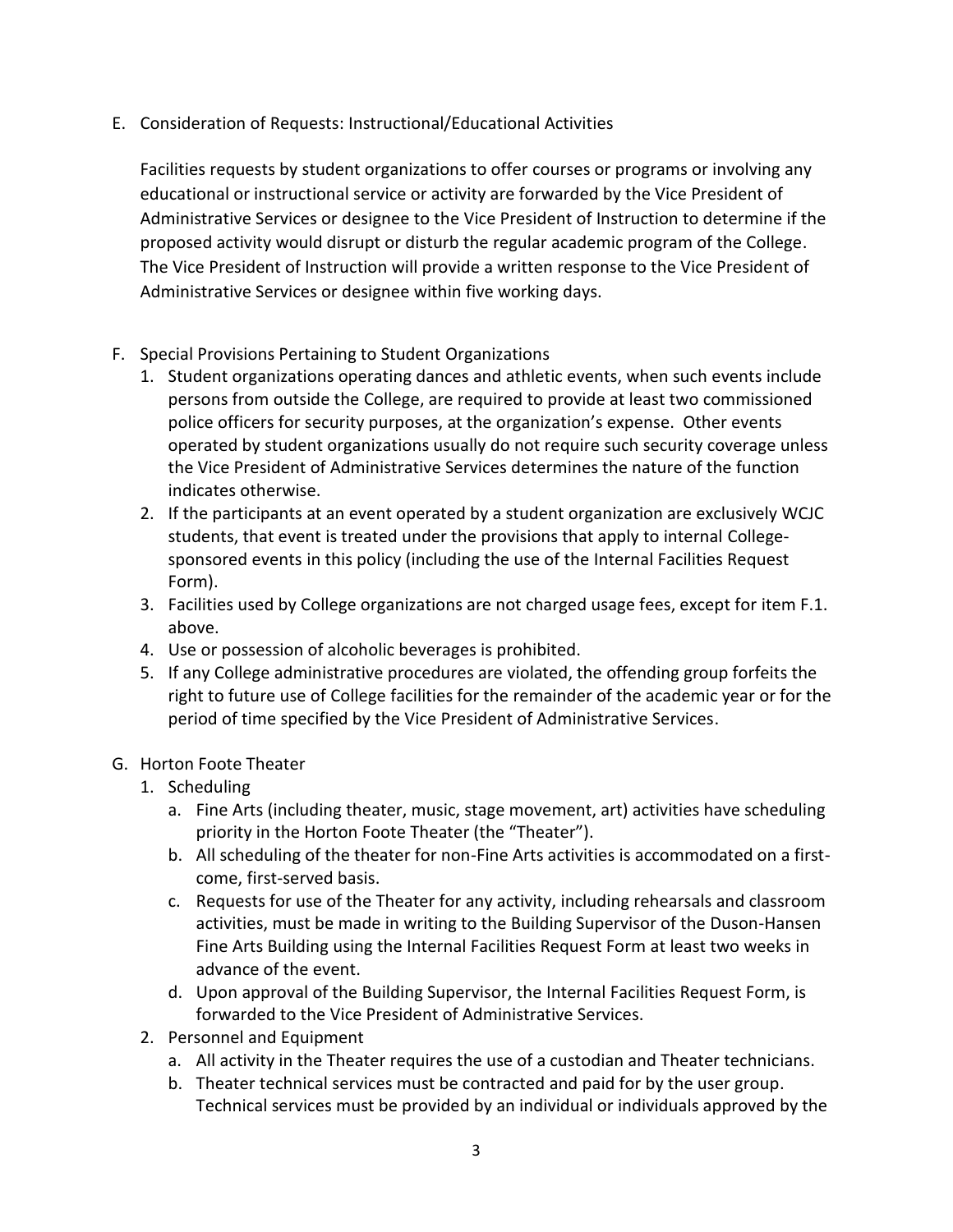Division Chair of Communications and Fine Arts.

- c. Only individuals (faculty or students) trained in proper lighting and sound procedures may adjust, move, focus, or operate any of the electrical lighting and sound equipment that is a part of the Theater.
- d. Any group that utilizes the facilities of the Theater is responsible for the Theater, its contents and equipment, and is responsible for returning the Theater to the condition it was prior to the activity.
- 3. Fire and Safety
	- a. Maximum seating capacity is 288.
	- b. Maximum standing or extra seating capacity is 50.
	- c. Absolute combined maximum seating and standing capacity is 338.
	- d. All aisles and exit areas must be kept clear of seats and patrons.
	- e. All doors must be unrestricted at all functions so that they can be opened outward upon command.
	- f. The use of open flame on or off the stage is prohibited.
	- g. Smoking in the Theater, as in all College buildings, is prohibited at all times.
	- h. All exits must be clearly marked with lighted signs.
- 4. Other restrictions
	- a. No eating or drinking is permitted in the Theater at any time.
	- b. If any of the requirements for the operation of the Theater is violated, the offending group forfeits the right to future use of the Theater for the remainder of the academic year or for the period of time specified by the Vice President of Administrative Services.
- H. Pioneer Student Center
	- 1. Scheduling
		- a. Approved College organizations and other College programs are allowed "free" use of the Pioneer Student Center ("Center"); however, these groups are responsible for thoroughly cleaning the building after the event.
		- b. All scheduling of the Center is on a first-come, first-served basis. Requests must be submitted to the Vice President of Administrative Services at least two weeks prior to the event.
		- c. No activities may be scheduled in the Center during any official College holiday.
	- 2. Equipment
		- a. With the approval of the Dean of Student Success, the following equipment may be requested: public-address system and carted computer/data projector system.
		- b. The student organization advisor is responsible for checking out equipment and ensuring it is returned in appropriate working condition.

# **III. Requests by Community Groups**

- A. General
	- 1. The Vice President of Administrative Services or designee shall function as *Facilities Coordinator* and shall be responsible for contact with external users and for reviewing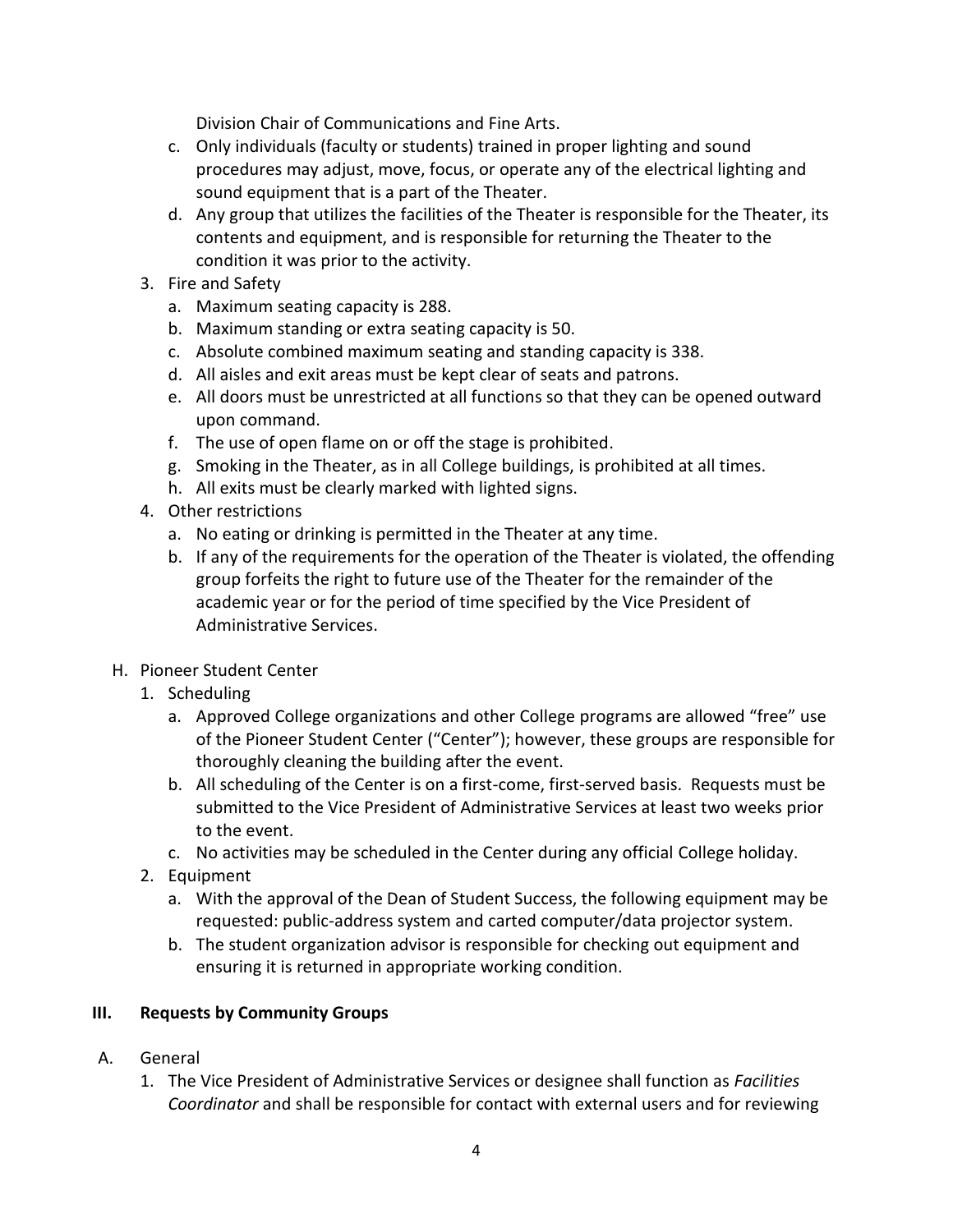and approving all requests to use College facilities in compliance with this Administrative Procedure.

- 2. Requests to use College buildings, facilities, or grounds must be submitted to the Vice President of Administrative Services or designee on a Facilities Request Form at least 30 days in advance of the scheduled date of use, unless otherwise specified in this Administrative Procedure. The Vice President of Administrative Services or designee shall create an External Facilities Request Form and a Facilities Use Contract Form. User groups shall not be permitted access to College facilities until and unless these forms have been properly completed, received by the Vice President of Administrative Services or designee, and approved prior to the requested use date.
- 3. External groups shall pay all expenses incurred by their use of the facilities, including reimbursement to the College for costs associated with custodial and maintenance services, security, and utilities.
- 4. External groups shall reimburse the College for any extra services rendered by College personnel (such as technicians, security officers, student workers), shall pay a rental fee for the use of any College equipment (such as multimedia equipment), and shall pay for special set-ups, and take-downs.
- 5. The Vice President of Administrative Services or designee shall be responsible for developing standard costs to be charged to all users to recover direct costs and for developing a schedule of charges for extra services and equipment rental. These charge sheets shall be submitted annually to the President by July 1 and, upon the President's consent and the approval of the Board of Trustees, shall become effective on September 1 of each year.
- 6. Events and activities co-sponsored by the College with an external group shall not be subject to the reimbursement charges in Sections III.A.4 and 5 of this Administrative Procedure.
- 7. All rentals, rates, charges, and fees collected by the College shall be made with the stipulation that the College shall not be liable to anyone for any injury or claim arising out of the use of any College facility. The External Facilities Use Contract shall contain a statement or statements to the effect.
- 8. Any group or organization using College facilities shall be held responsible for any damage to property during its use of the facilities.
- 9. Any group or organization using College facilities shall designate in writing, one member of its group as its supervisor who will be responsible for the group or organization's behavior and activities while using College facilities.
- 10. Requests from external groups to use College facilities shall be made through the Vice President of Administrative Services or designee. These requests shall be made in writing on the External Facilities Request Form.
- 11. Alcoholic beverages are prohibited on College property.
- 12. Requests shall be considered on a first-come, first-served basis.
- 13. No charge, including a charge for personnel, utilities, or other expenses incurred by the College before or after regular business hours, shall be made for the use of College facilities for a polling place if the day of the election is a day on which the College is normally open. If the day of an election is a day on which the College is not normally